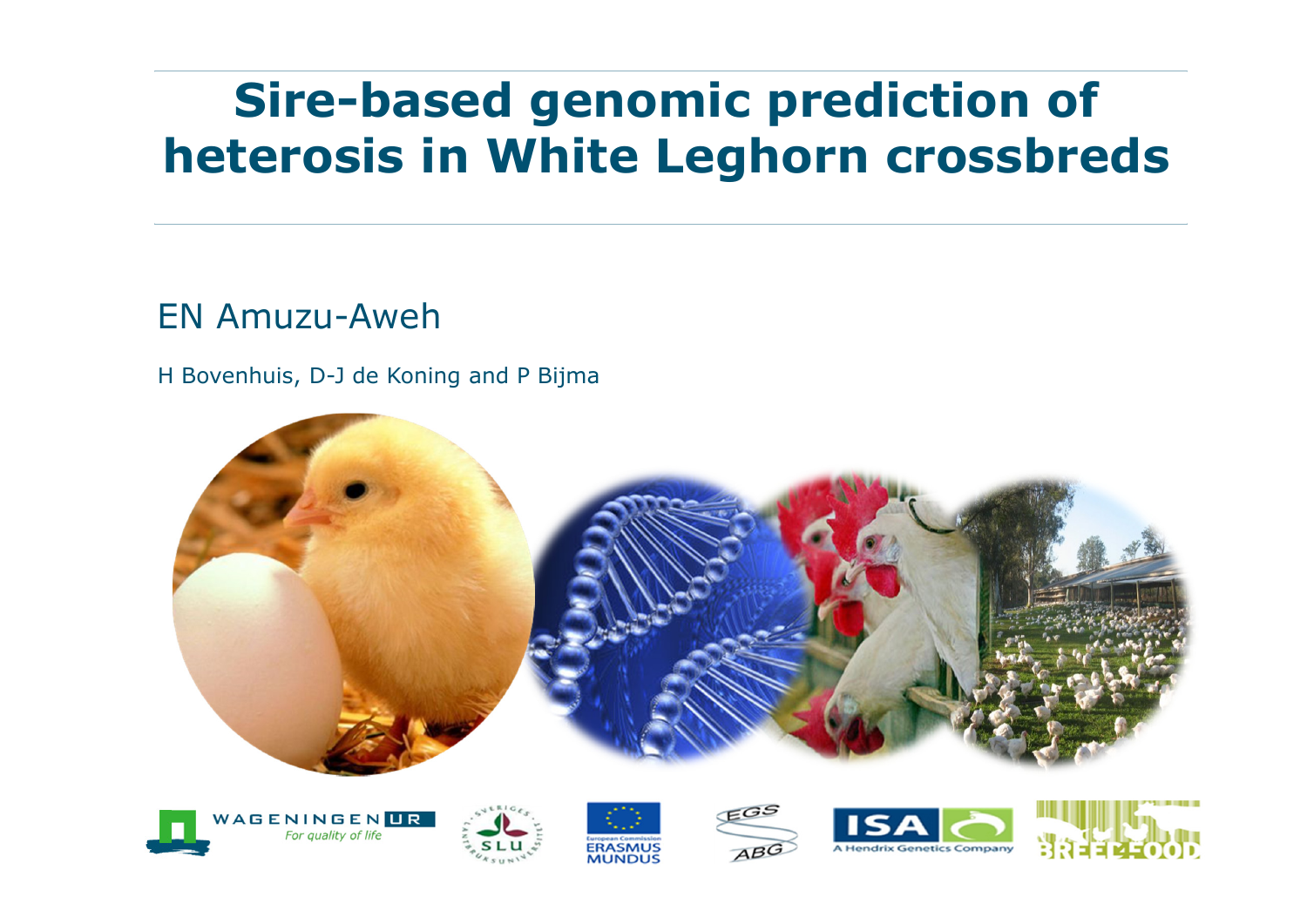- **Heterosis is an essential element of crossbreeding** schemes
- Which parental lines should be mated to maximize benefits from heterosis?
- Can we predict heterosis?
	- long history with inconsistent results
	- based on limited number of markers/small data sets

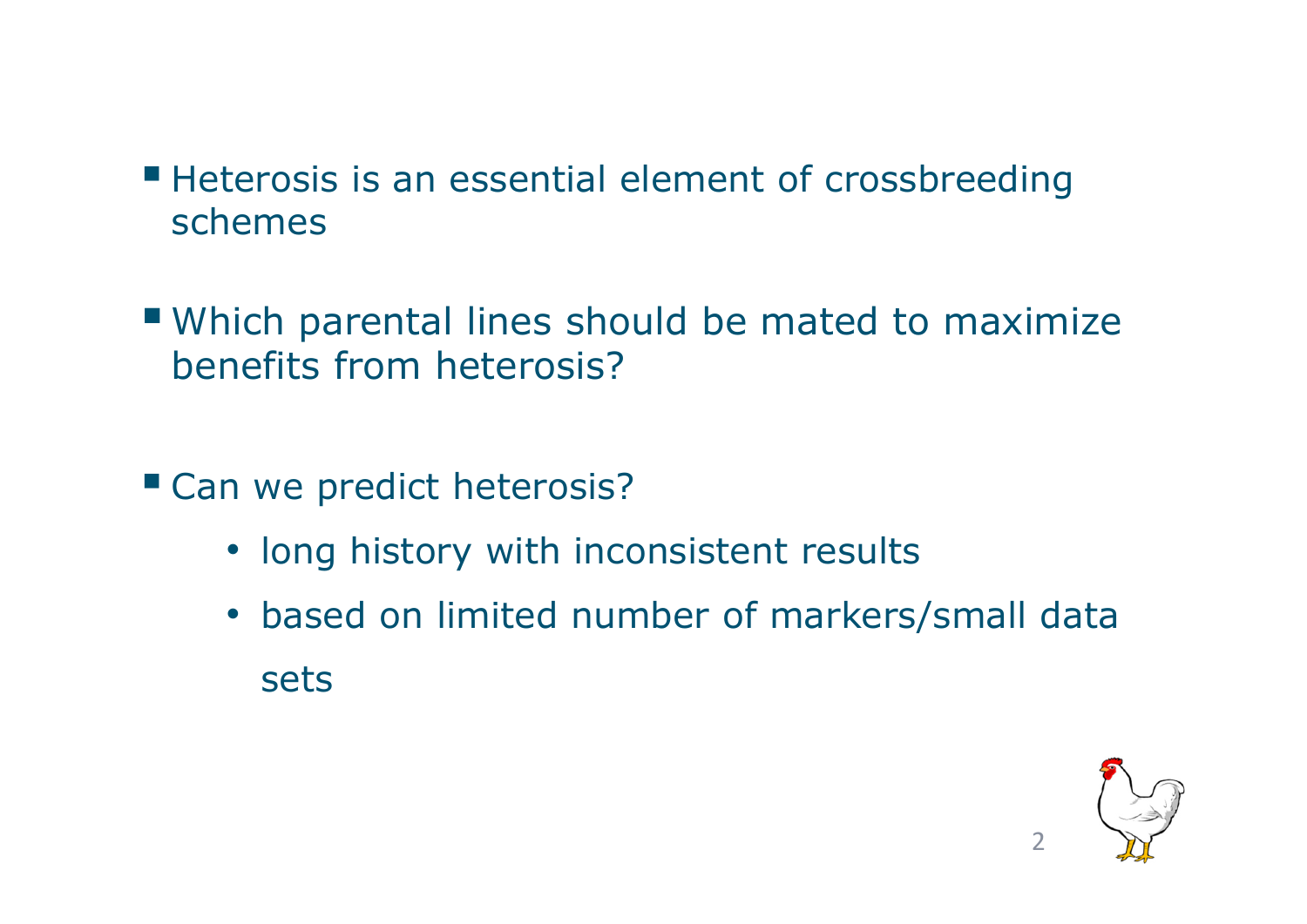# Prediction of heterosis with 60K SNPs:

 $\sum_{n=1}^{\infty}$   $\binom{n}{p}$   $\binom{n}{p}$  predicts heterosis with an accuracy of 0.5 (Amuzu-Aweh et al., 2013)  $\Big($  $\bigg)$ *N*  $p_i - p$ *N*  $\sum_{n=1}^{N} (p_i - p_j)$  $_{\rm i1}$  V $_{i}$   $-$ 2

■ We are able to identify suitable pure-line combinations

Exploit line-level heterosis Reduce dependency on field trials of crossbreds

 ${\sf p}_{\sf i}$  = allele frequency in sire line,  ${\sf p}_{\sf j}^{\vphantom{\dagger}}$  = allele frequency in dam line



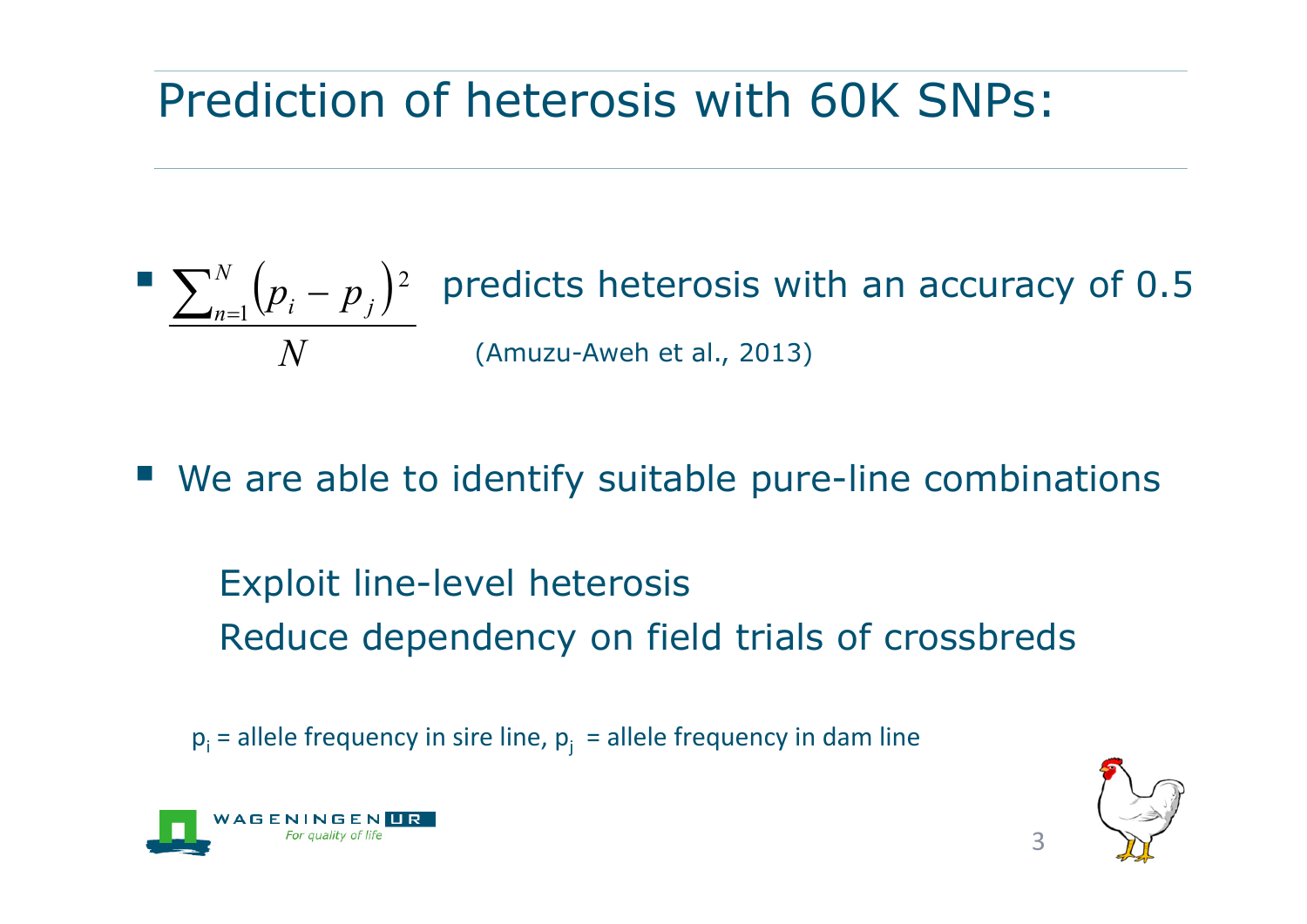Research question

Can we exploit heterosis at the sire level?

- Utilise the variation between sires from the same pure-line
- Benefit more from heterosis

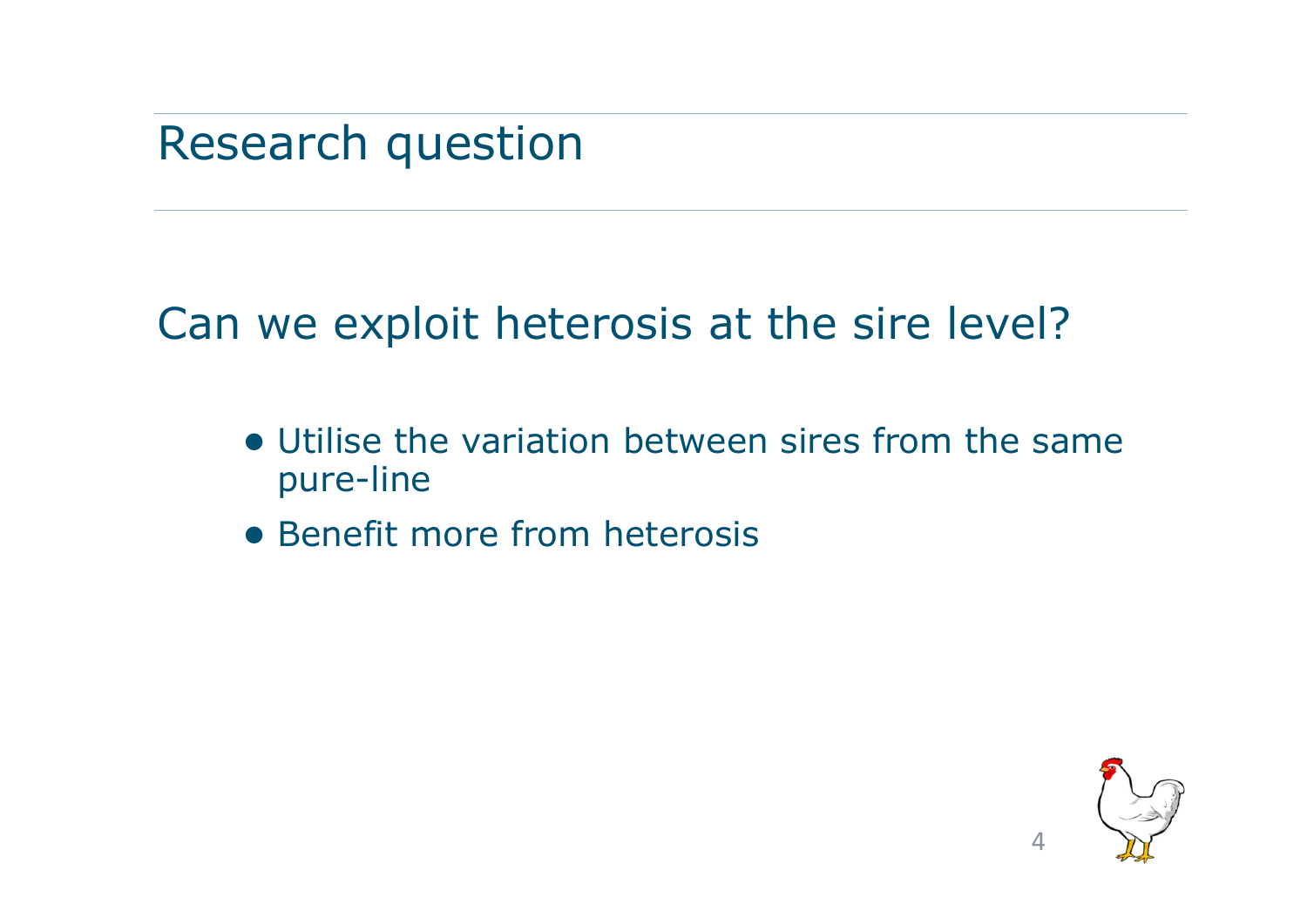## Derive equation to predict heterosis

#### **E** Assumptions:

Heterosis is due to dominance deviations *(d)*  d at each locus is independent of the allele frequency

$$
Heterosis = \left[ (p_i - p_j)^2 + (p_{s_i} - p_i)(1 - 2p_j) \right] \bullet d
$$

**Heterosis is a function of heterozygosity excess due to** between- and within-line differences in allele frequencies

 $p_i$  = allele frequency in sire line ,  $p_{si}$  = allele frequency in the sire  $p_i$  = allele frequency in dam line

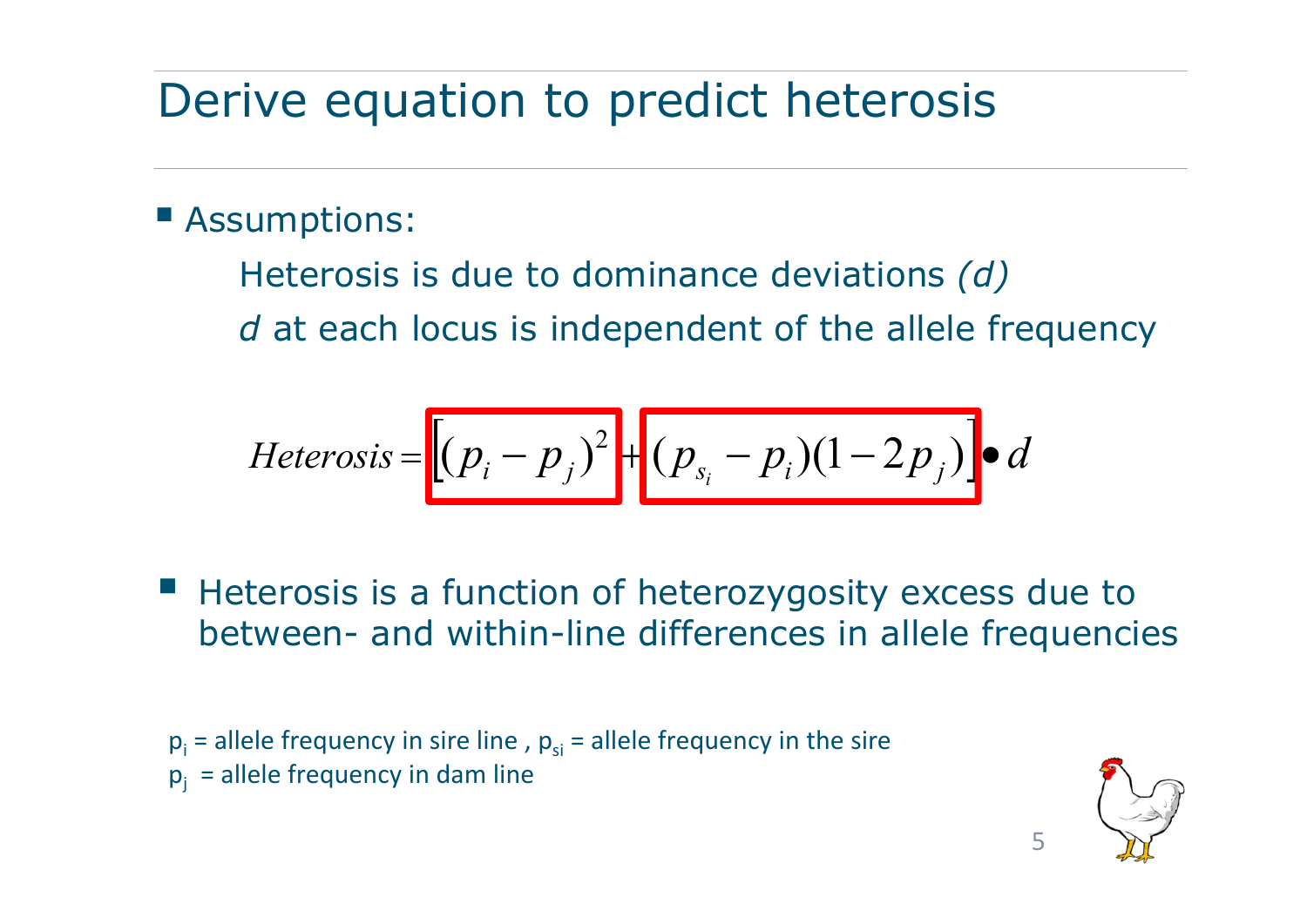#### Data:

- $\bullet$  ~3 450 sires from 4 lines genotyped at 60K SNPs
- ●6 dam lines with known allele frequencies
- ● Phenotypic records from 16 crosses 35 000 egg number records (EN) 26 000 egg weight records (EW)

Model:

$$
y_{s_i j} = \text{sire\_line}_i + \text{dam\_line}_j + \beta \overline{[x_{s_i j}]} + ... + e_{s_i j}
$$

$$
\overline{x}_{s_i j} = \frac{\sum_{n=1}^{N} [(p_i - p_j)^2 + (p_{s_i} - p_i)(1 - 2p_j)]}{N}
$$

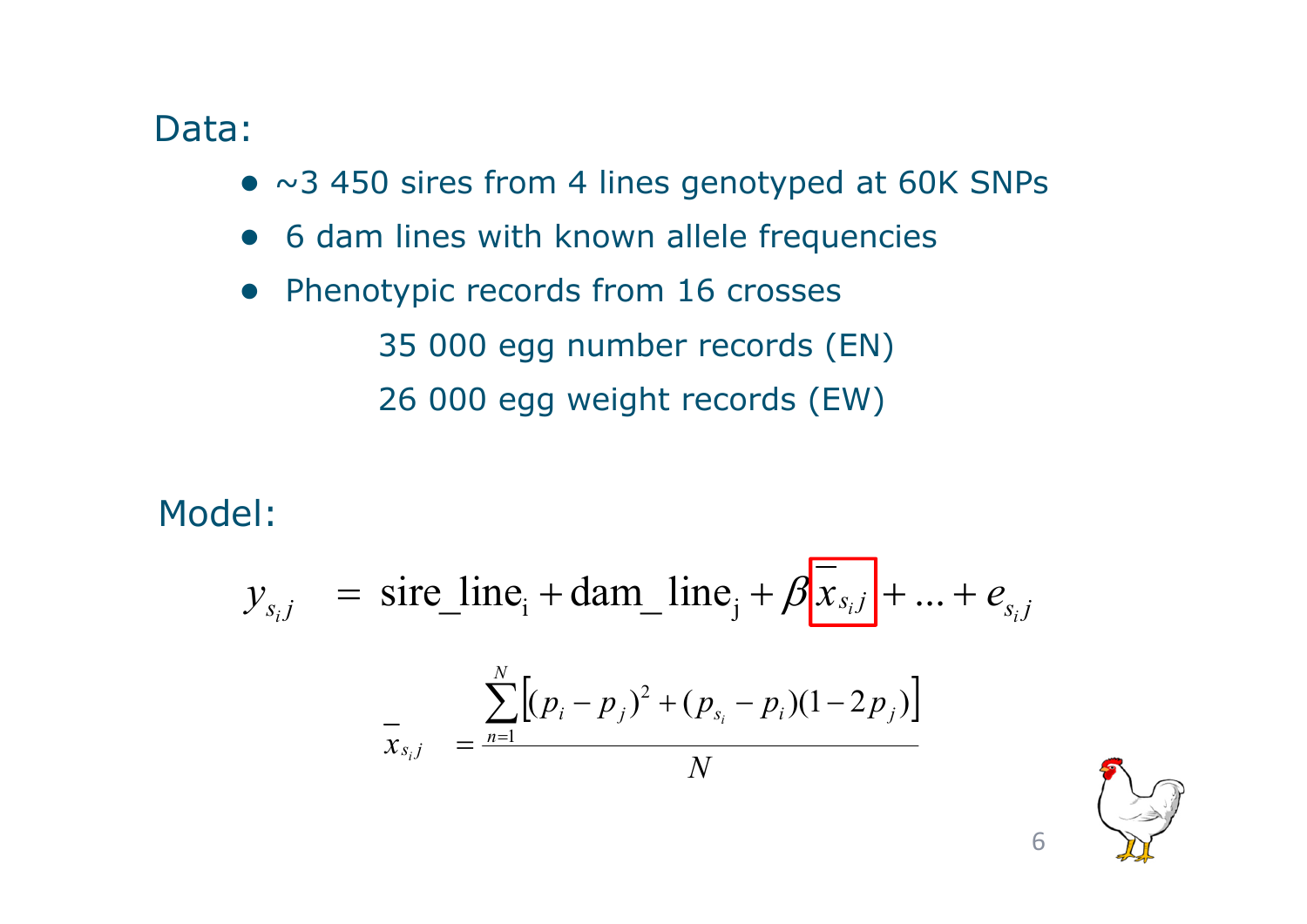## Results

$$
\blacksquare
$$
  $x_{s_i,j}$  ranged from 0.08 to 0.18

$$
\hat{\beta}_{EN} = 93.5
$$
 (s.e = 18.3)

$$
\hat{\beta}_{EW} = 12.9
$$
 (s.e = 2.7)

Predicted heterosis<sub>trait, s<sub>i</sub>j</sub> = 
$$
\hat{\beta}_{\text{trait}} \cdot \overline{x}_{s_i j}
$$

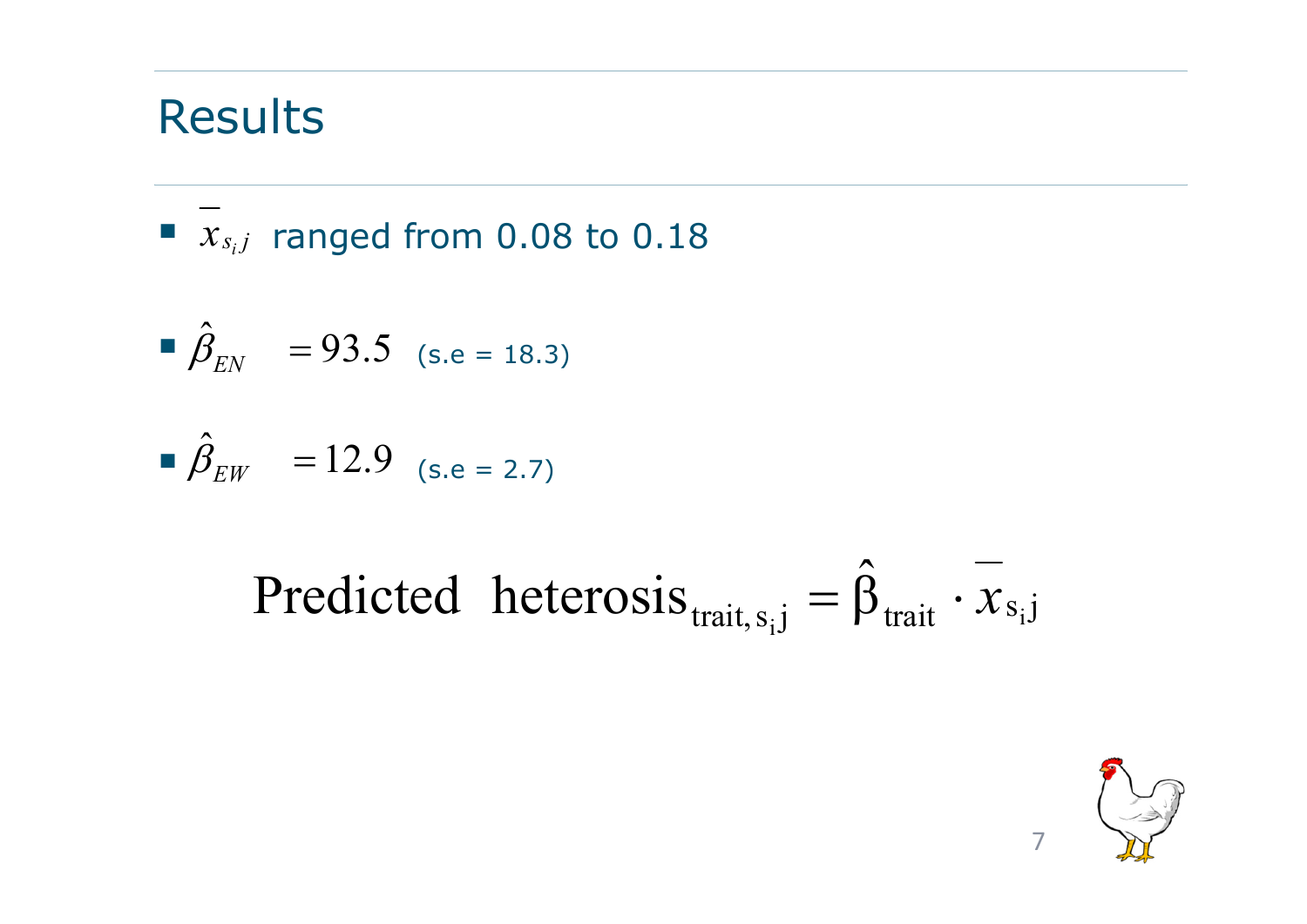Predicted heterosis for Egg number and Egg weight

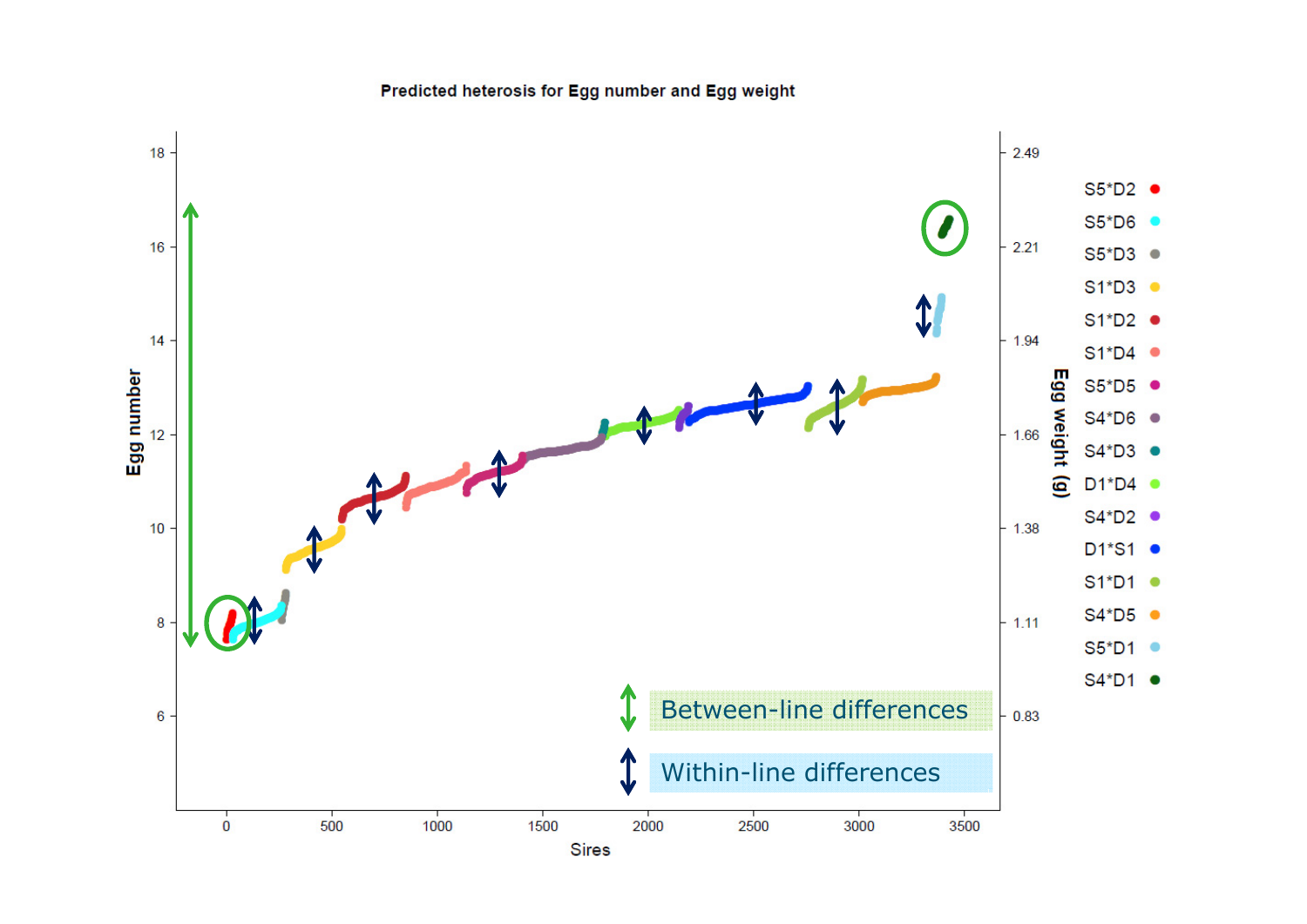## Variance explained by components of *x*

$$
x_{s_{i}j} = \left[ (p_{i} - p_{j})^{2} + (p_{s_{i}j} - p_{i})(1 - 2p_{j}) \right]
$$

Between-line accounted for 99.00%

■ Within-line accounted for 0.72%

### Individual sire information did not explain much

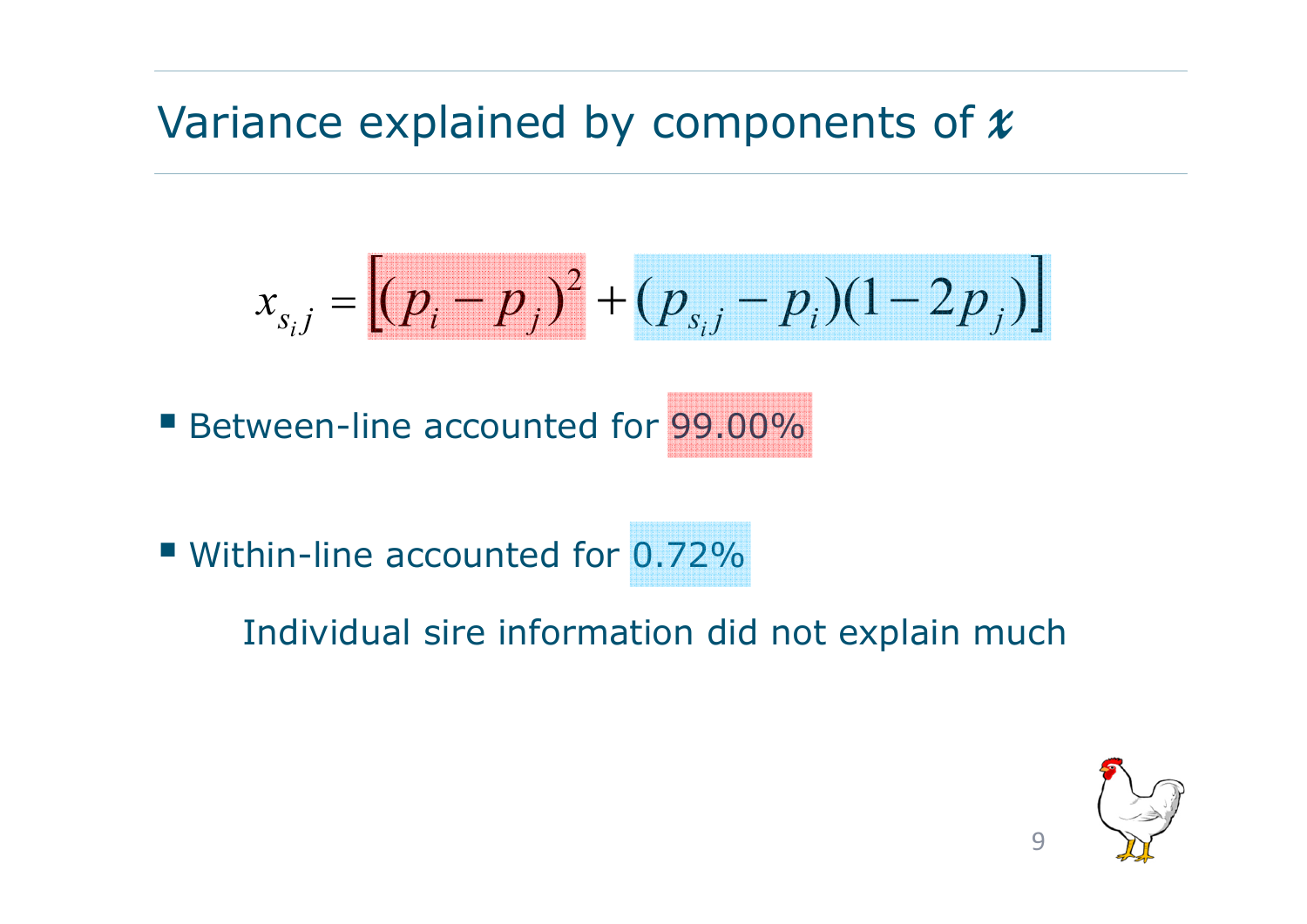## Variance explained by components of *x*

**Regression on the between- and within-line components** 

| <b>Egg number</b> |         |      |  |                                                  |            | <b>Egg weight</b> |      |     |                                                                                                                         |
|-------------------|---------|------|--|--------------------------------------------------|------------|-------------------|------|-----|-------------------------------------------------------------------------------------------------------------------------|
| $\sum s_i$        |         |      |  | Estimate $\frac{\sum_{l} P_{l}}{\sum_{l} P_{l}}$ |            |                   |      |     | $\begin{array}{ccc}\n\sqrt{r} & s_i J & \sqrt{r} & \sqrt{r} & \sqrt{r} & \sqrt{s_i} \\ \end{array}$ Estimate se p-value |
|                   |         |      |  |                                                  | Full $x$   |                   |      |     |                                                                                                                         |
|                   | $\beta$ | 93.5 |  | 18.3 3.4 E-7                                     |            |                   | 12.9 |     | 2.7 1.1 E-6                                                                                                             |
|                   |         |      |  |                                                  | Components |                   |      |     |                                                                                                                         |
|                   |         | 92.5 |  | 19.3 2.2 E-6                                     |            |                   |      | 2.8 | $4.7 E-7$                                                                                                               |

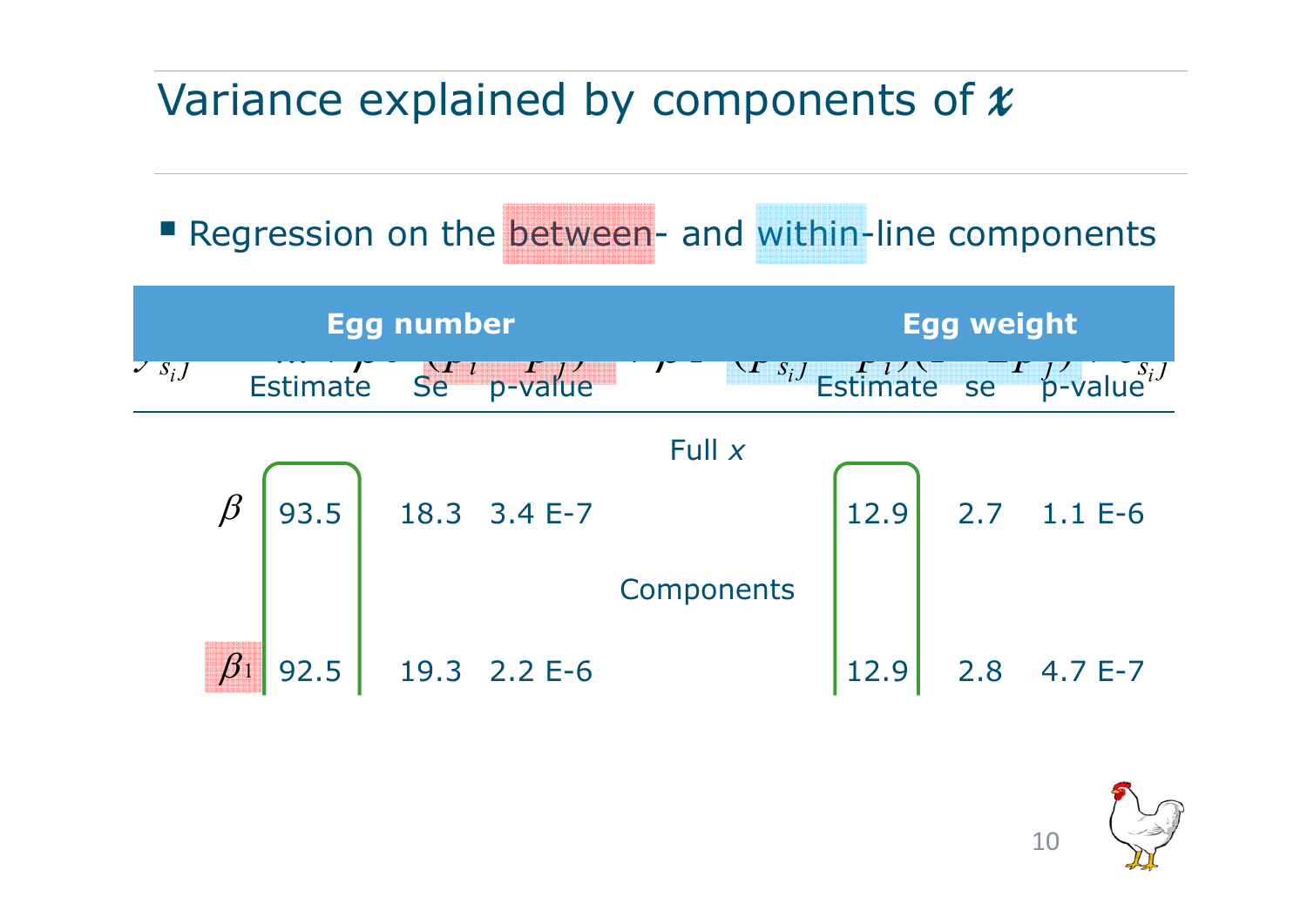

Single SNP regression on  $x_{s_{i}j}$ 

- $\bullet$  Identified  $\sim$ 12K SNPs significant for predicting heterosis
- **Larger variance between sires**
- Bigger values of predicted heterosis

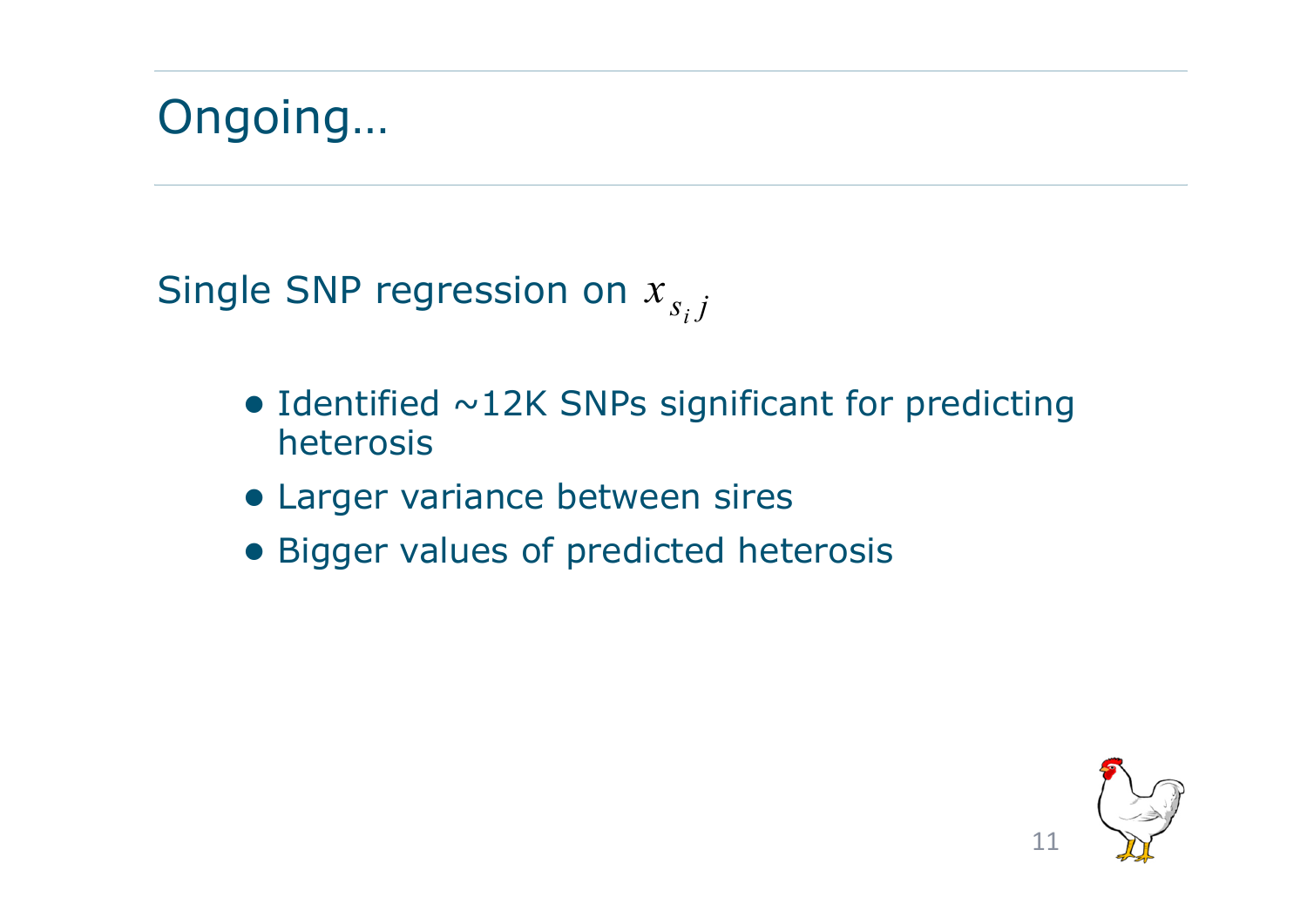## Conclusions

**Heterosis can be predicted at the sire level** 

- Within-line sire variance contributes little to heterosis
- However, if sire genotypes are available, variance can be exploited
- **Method may work better if genomic regions affecting** heterosis are identified

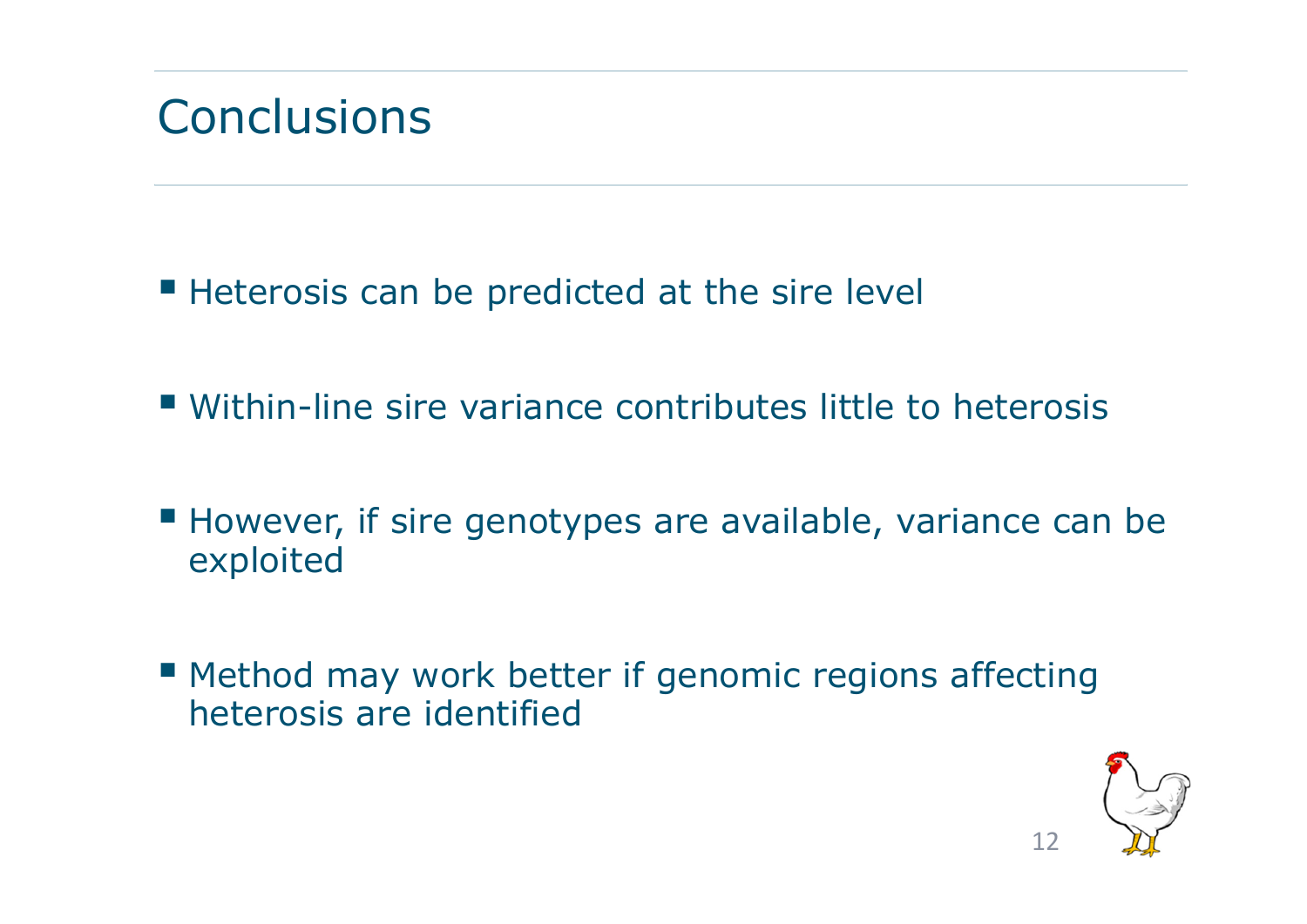# Thanks for your attention

#### Acknowledgements: